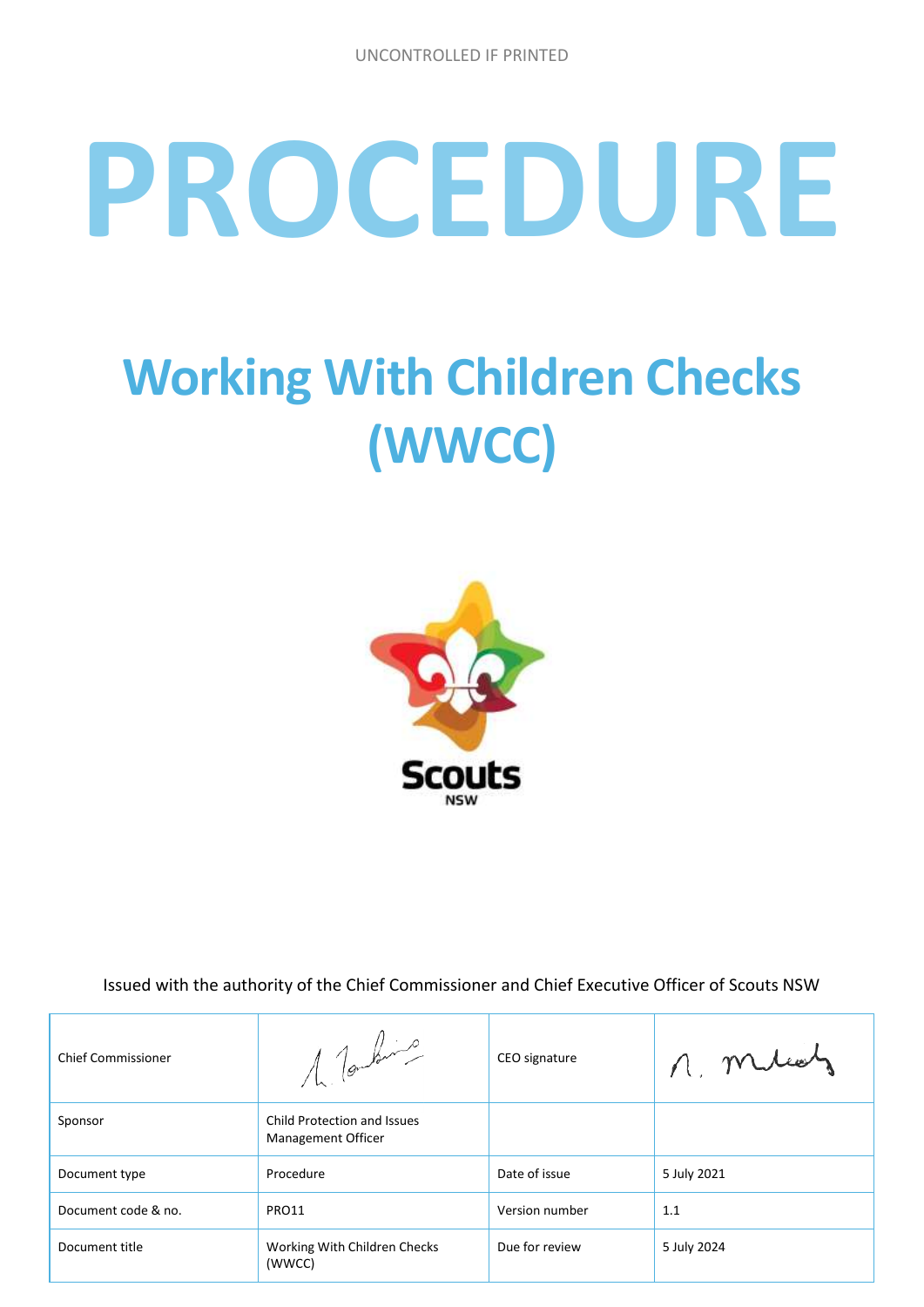# **Working With Children Checks (WWCC)**

# 1 Purpose and Scope

- 1.1 The purpose of this procedure is to give effect to the Scouts Australia NSW Child Protection Policy and must be read in conjunction with that Policy. This procedure is subordinate to that policy and works in conjunction with the Scouts Australia NSW Child Protection Procedure.
- 1.2 This procedure details Scouts NSW methods of screening adults who are seeking to engage in Scouts NSW activities.
- 1.3 PLEASE SEE ANNEX B for a simple, ''at a glance'' table regarding WWCC requirements relating to Scouting events and activities taking place in NSW. Please note this table is a guide only and does not negate the need to read and understand the full procedure set out below.
- 1.4 The terms used in this procedure are defined in the Scouts Australia NSW Child Protection Policy.
- 1.5 For the purpose of this procedure the term 'direct contact' is defined as when an adult interacts face-to-face or has physical contact with anyone under the age of 18 on a regular basis and/or the interaction includes overnight supervision. The contact must be usual and more than incidental<sup>1</sup>.
- 1.6 This procedure is applicable to any 'adult' as defined in the Scouts Australia NSW Child Protection Policy.

## 2 Working With Children Check Clearance

#### An Overview of Scouts NSW Adult Suitability Screening

- 2.1 Screening of adults to ensure their suitability to engage with youth is achieved by Scouts NSW through a number of different procedures, including:
	- 1) NSW Working With Children Check.

 $1$  This definition is as per the current definition outlined in the applicable legislation, namely the NSW Working With Children Check is the Child Protection (Working with Children) Act 2012 and the Child Protection (Working with Children) Regulation 2013. This may be subject to change.



1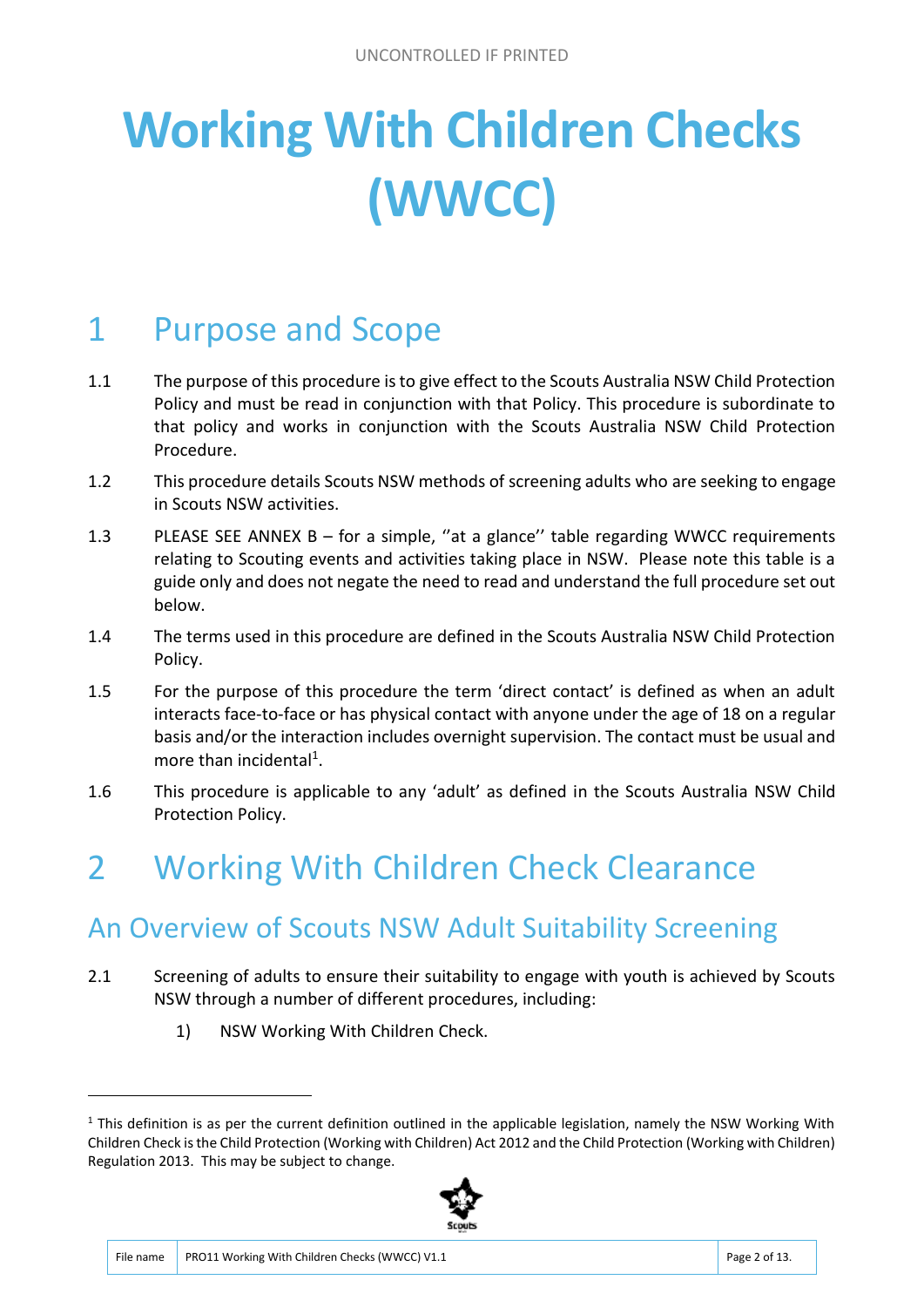- 2) Working with children / vulnerable people checks from other states / territories.
- 3) Personal declaration of suitability to work with children.
- 4) National Police Check.
- 5) Referee checks.
- 6) Interview with Group Leader / Leader-In-Charge / Section Leader / Chief Executive Officer Scouts NSW Branch.
- 2.2 Scouts NSW uses a risk-based approach to the screening of adults joining the organisation. This approach enables the organisation to reduce the risks to children without placing overwhelming burdens on potential and current adult participants.
- 2.3 Therefore, not all adults will complete all of the above screening processes. The requirement for an adult to complete any or all of the above screening processes is determined by Scouts NSW after consideration of the type of involvement of the adult in the Scouts program, and the assessed risk in relation to that type of involvement.
- 2.4 This procedure describes the requirements and processes for obtaining, advising and recording a NSW Working With Children Check clearance (and equivalent checks from other Australian states and territories), and for use of a personal declaration (M5) in lieu of a Working With Children Check clearance in specified circumstances. Other Scouts Australia NSW procedures describe the other adult screening methods listed above.

#### NSW Working With Children Check

- 2.5 A NSW Working With Children Check clearance is a requirement for some people who work or volunteer in child-related work in NSW. It involves a national criminal history check and a review of findings of workplace misconduct by a government body (the Office of the Children's Guardian or OCG).
- 2.6 The result of a NSW Working With Children Check is either:
	- a) a clearance to work with children for five years, or
	- b) a bar against working with children.

Cleared applicants are subject to ongoing risk assessments and monitoring and relevant new records may lead to the clearance being revoked.

- 2.7 The legislation applicable to the NSW Working With Children Check is the *Child Protection (Working with Children) Act 2012* and the *Child Protection (Working with Children) Regulation 2013.*
- 2.8 The obligations of an adult engaged in child-related work under the NSW Act and Regulations are detailed at the website of the Office of the Children's Guardian at:

http://www.kidsguardian.nsw.gov.au/child-safe-organisations/working-with-childrencheck

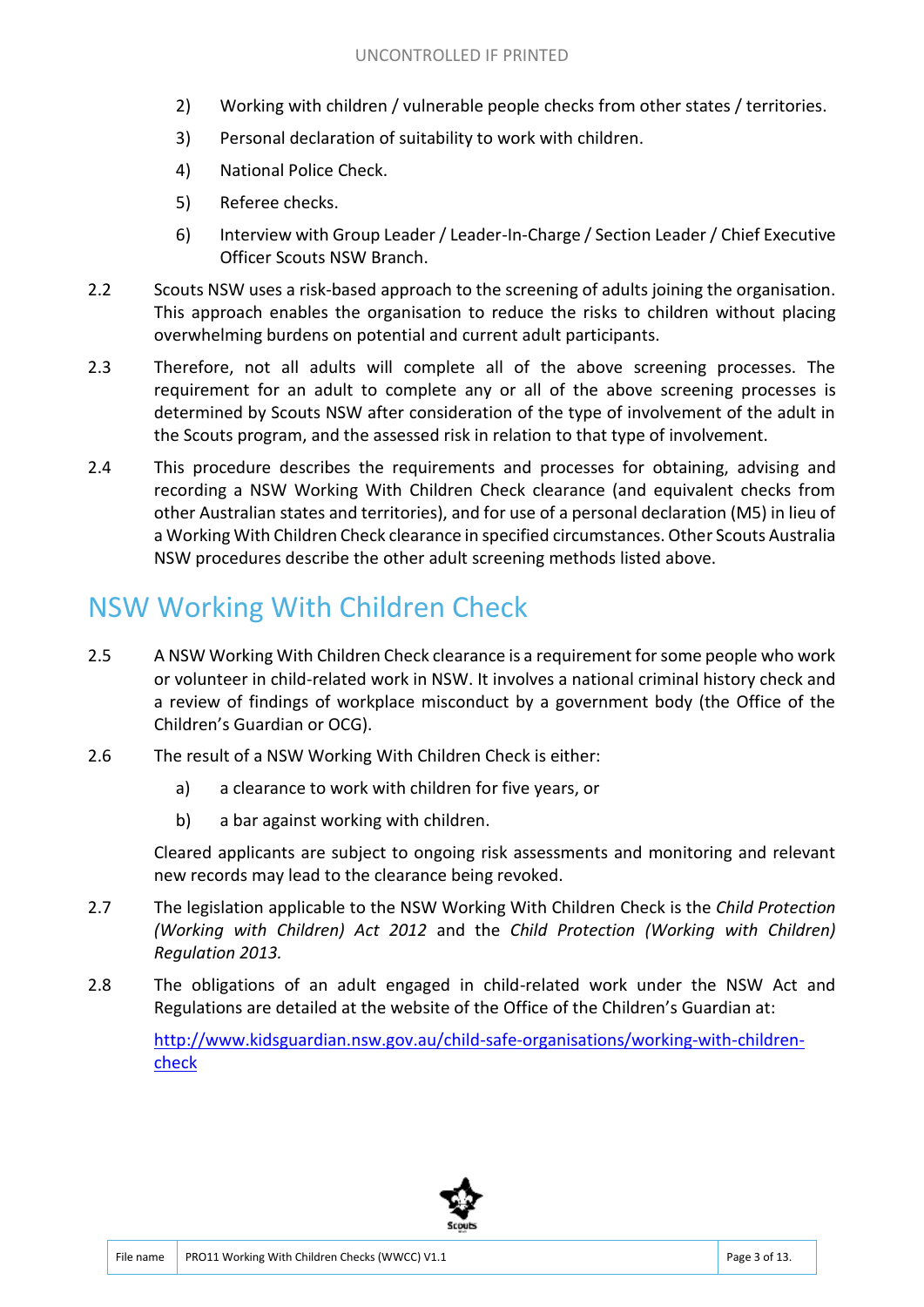#### Working With Children Check Clearance Requirements for Categories of Child-Related Work in Scouts NSW

- 2.9 The categories of child-related work in Scouts Australia NSW, and the requirements to complete a NSW Working With Children Check (or equivalent check of another state or territory) and / or submit a form, are set out in detail in **Annex A** to this Procedure. A short summary ''at a glance'' table is set out in **Annex B** in order to assist with clarity and understanding of this complex issue.
- 2.10 Except for a Rover Scout, Venturer aged 18 or over, or a paid employee or contractor of Scouts NSW Branch, an adult is required to obtain any WWCC clearance and / or submit any form/s indicated in Annex A **before** engaging in that type of involvement in a Scouts Australia activity, including at Group, District, Region, Branch, National and international levels.
- 2.11 A Rover Scout or Venturer aged 18 or over is required to obtain any WWCC clearance and / or submit any form/s indicated in Annex A within one month of reaching the age of 18 years or within one month of commencing as a Rover Scout.
- 2.12 A paid employee or contractor of Scouts NSW Branch is required to submit any form/s indicated in Annex A **before** commencing paid employment/ contract work and is required to obtain any clearance indicated in Annex A within one month of commencing paid employment/ contract work.

#### How to Obtain or Renew a NSW Working With Children Check **Clearance**

2.13 A NSW Working With Children Check clearance is obtained through the Office of the Children's Guardian. Details of the process, as well as forms, guiding documents and videos are available at the Working With Children Check website:

http://www.kidsguardian.nsw.gov.au/child-safe-organisations/working-with-childrencheck

- 2.14 At the completion of the Working With Children Check process, a person who is cleared to work with children will receive a Clearance Letter from the Office of the Children's Guardian.
- 2.15 For the purpose of a NSW Working With Children Check application:
	- $\triangleright$  The 'Child-related sector' is Clubs or other bodies providing services for children.
	- $\triangleright$  The 'Employer' is Scouts Australia NSW Branch.
- 2.16 Adults, except Scouts Australia NSW Branch paid employees, are responsible for all costs incurred to undertake a volunteer level NSW Working With Children Check.
- 2.17 Paid employees of Scouts Australia NSW Branch must have an employee WWCC (note this is different to a volunteer WWCC). Paid employees may be reimbursed for the costs of obtaining an 'employee' Working With Children Check clearance, in accordance with instructions issued by their direct line manager or the Chief Executive Officer, Scouts NSW.

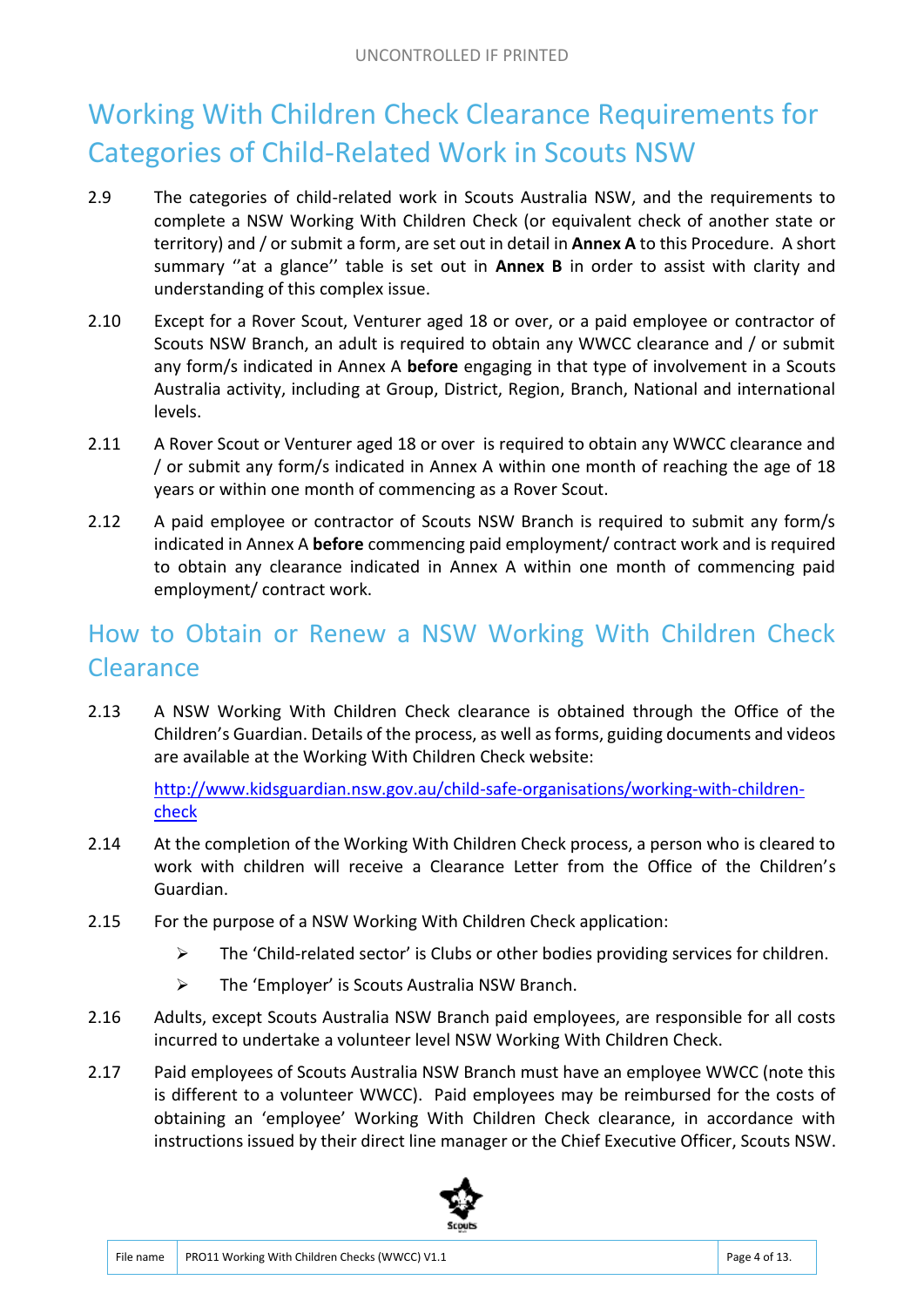#### Advising Scouts Australia NSW Branch of a NSW Working With Children Check Clearance

- 2.18 The cleared adult must advise Scouts Australia NSW Branch via mail or email of their NSW WWCC clearance. This can be achieved by sending one of the following:
	- A hard copy of the NSW WWCC Clearance Letter to Scouts NSW Service Centre.
	- $\triangleright$  An electronic copy of the NSW WWCC Clearance Letter to the following email address: wwcc@nsw.scouts.com.au
	- $\triangleright$  An email containing Surname, NSW Working With Children Check clearance number (from the Clearance Letter), and Date of Birth to: wwcc@nsw.scouts.com.au
	- $\triangleright$  Completion of any adult application which includes a NSW WWCC clearance number.
- 2.19 This information will enable Scouts Australia NSW Branch to:
	- A. record in ScoutLink the Working With Children Check details of each adult;
	- B. conduct the mandatory NSW online verification process that every employer must complete in order to check the validity and currency of a NSW Working With Children Check.

#### M5 - Personal Declaration & Consent to Police Check

- 2.20 Where a WWCC is not required, Scouts NSW may still recommend the completion of an M5 ''personal declaration and consent to police check'' form, by any adult attending any Scouts NSW event or activity. The M5 form can be found on the Scouts NSW website.
- 2.21 **Annexe A** outlines the instances within which an M5 form may be recommended.
- 2.22 The completed Scouts Australia NSW form M5 *Personal Declaration & Consent to Police Check* may be submitted to Scouts Australia NSW Branch by sending either:
	- 1) A hard copy to the Scouts NSW Service Centre; or
	- 2) An electronic copy to the following email address: wwcc@nsw.scouts.com.au

#### Confirming NSW Working With Children Checks at the Commencement of a Scouts Australia NSW Activity

2.23 The Leader-in-Charge of a Scouts Australia NSW activity is responsible for ensuring, in consultation with Scouts Australia NSW Branch, that each adult participating in the activity holds the appropriate clearance to work with children and meets all other requirements specified in Annex A to this Procedure. This includes ensuring that any working with children clearances from states / territories other than NSW are valid for the duration of the activity.

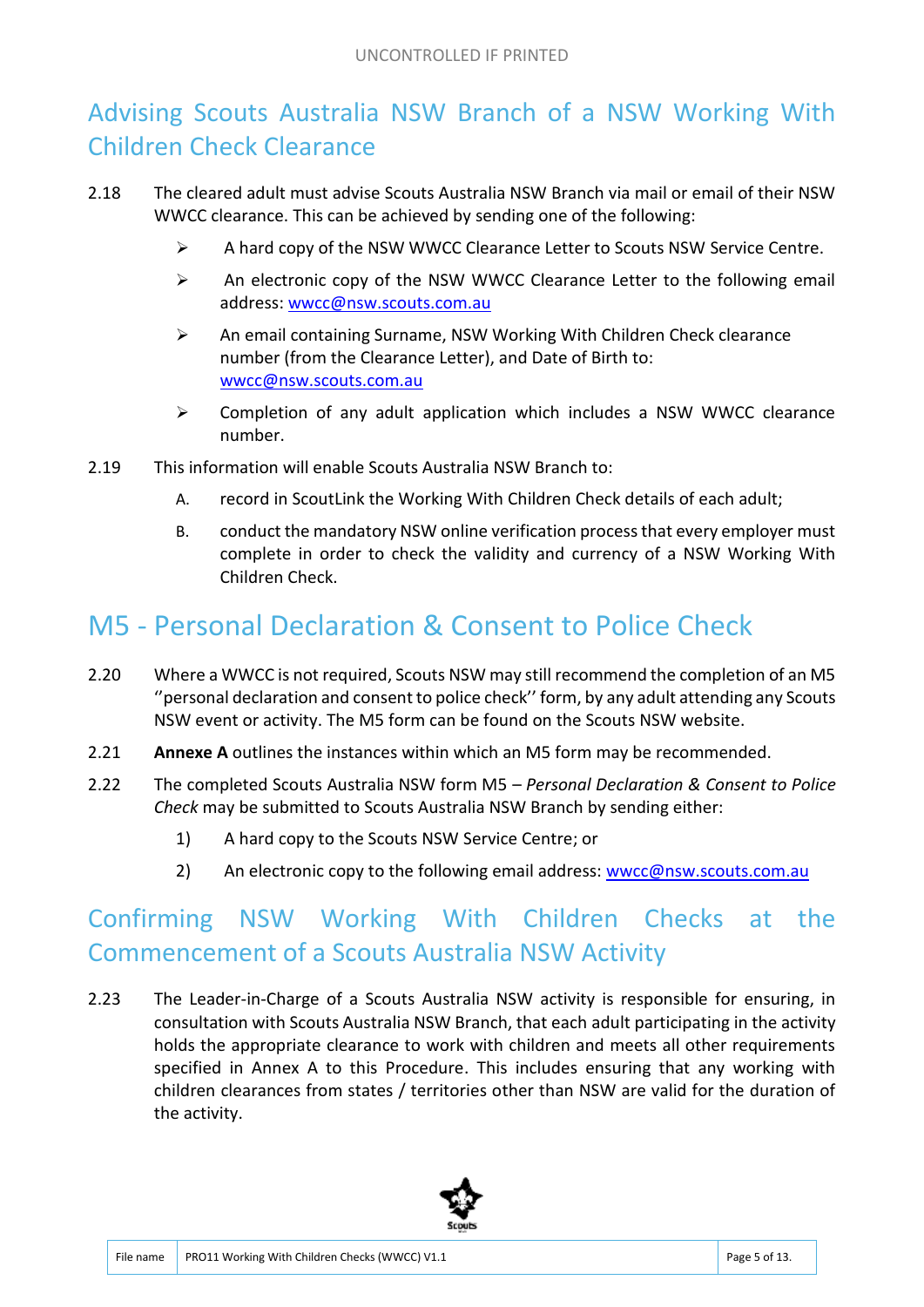2.24 Spot checks may be undertaken at any time by Region Commissioners or Scouts NSW Service Centre to ensure compliance with this requirement. Failure to comply may result in sanctions under the Scouts NSW behavioural management process or termination from the organisation.

#### Inter-state Scouting Visitors

- 2.25 Where leaders are coming from another state, it is a prudent measure for the NSW Event Lead to check with their home branch and make sure all the leaders and children are registered members of their home branch (i.e. Scouts Victoria, Scouts Queensland etc). By obtaining such confirmation, Inter-state branches should also be able to flag any issues of concern, deficiencies in inter-state equivalent checks (i.e. QLD Blue card etc).
- 2.26 Where an interstate visitor cannot be verified by their home branch by the NSW Event Lead, they should not be permitted to attend any Scouts NSW Event or Activity.
- 2.27 Scouts NSW expect those leaders and children as our guests to act in accordance with the Scouts NSW code of conduct and child protection policy and work with our NSW leaders to ensure they are operating in a child safe way.
- 2.28 Two deep leadership remains key at all times.

#### International Scouting Visitors

- 2.29 Where leaders are coming from another jurisdiction, it is a prudent measure for the NSW Event Lead to check with their home branch and make sure all the leaders and children are registered members of their home branch (i.e. Scouts UK, Scouts Italy etc).
- 2.30 Where an international visitor cannot be verified by their home branch, they should not be permitted to attend any Scouts NSW Event or Activity.
- 2.31 Scouts NSW expect those leaders and children as our guests to act in accordance with the Scouts NSW code of conduct and child protection policy and work with our NSW leaders to ensure they are operating in a child safe way.
- 2.32 Two deep leadership remains key at all times.
- 2.33 The process for international visitors wishing to attend any Scouts NSW event involves the international contingent getting in touch with their home country international commissioner and registering their wish to travel overseas. The international commissioner will then liaise with the Scouts Australia International Commissioner who will facilitate the visit and the checks.

See website link below:

http://international.scouts.com.au/team-and-contacts

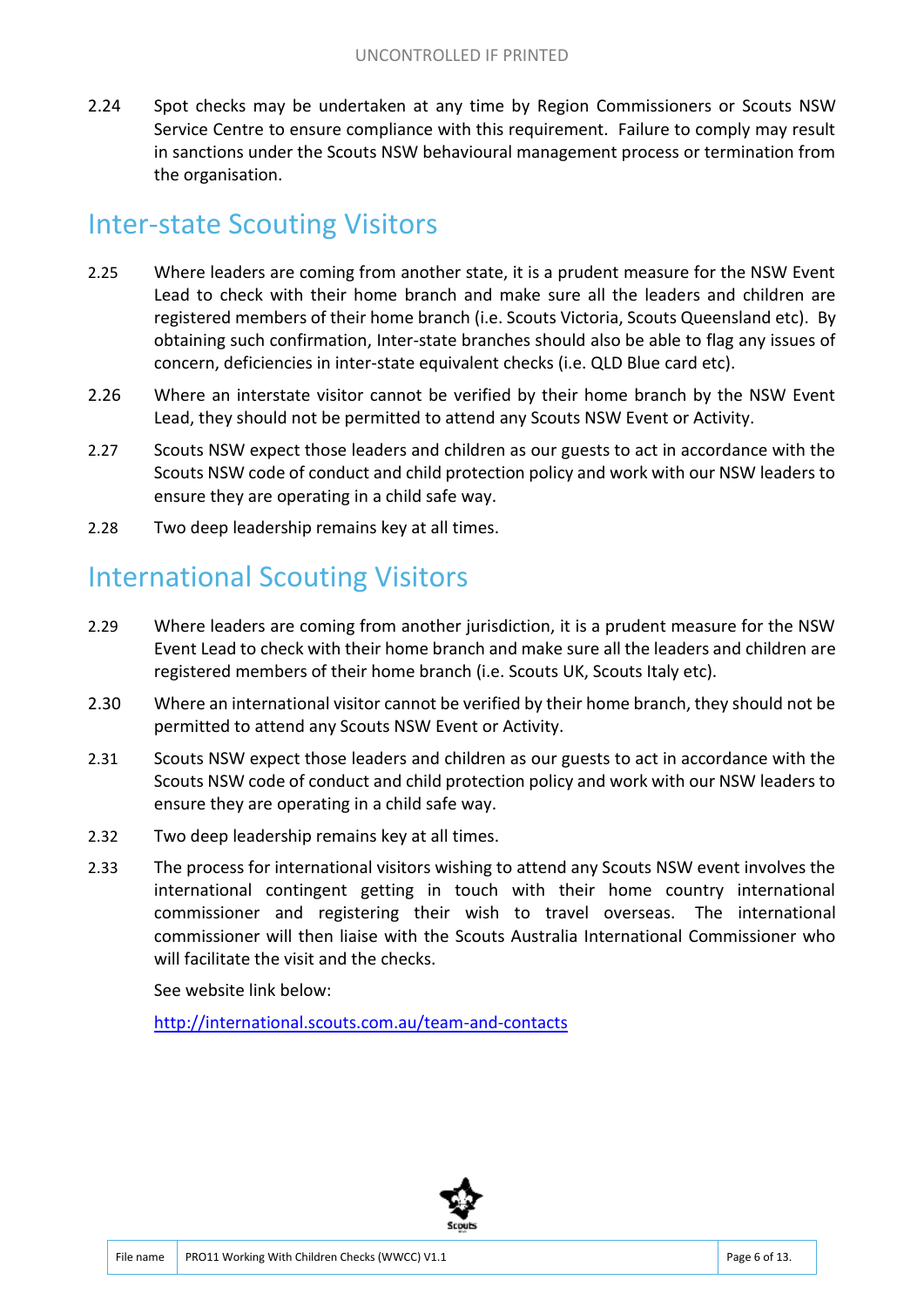#### Actions Required When an Adult is Barred From Working With Children or their Clearance is Revoked

2.34 An adult who is required to obtain a Working With Children clearance and fails to obtain this clearance, or has his / her clearance revoked (that is, the Office of the Children's Guardian, or other state / territory equivalent, has barred the adult from working with children) is not to engage in any Scouting activities in any Scouts Australia branch.

2.35 Further:

Each supervisor of adults is to:

- 1. request any adult without a current Working With Children clearance (or exemption) to leave a Scouting activity,
- 2. ensure that the adult has no further direct contact with children while in the area of the activity, and
- 3. immediately report such incidents to Scouts Australia NSW Branch via wwcc@nsw.scouts.com.au

Scouts Australia NSW Branch role is to:

- 1. implement administrative actions to bar the adult from Scouting activities until he / she holds a current Working With Children clearance or exemption;
- 2. if applicable, undertake actions to terminate the appointment, employment or contract of the person;
- 3. notify the NSW Office of the Children's Guardian and / or other relevant state / territory authorities of the matter; and
- 4. notify another Scouts Australia branch, if applicable.

#### Actions Required When a Working With Children Check Clearance Expires or is About to Expire

2.36 **It is the personal responsibility of every adult engaged with Scouts Australia NSW to ensure that he / she complies with the Working With Children laws of NSW, the Working With Children laws of the state / territory in which he / she resides, and the policies and procedures of Scouts NSW**.

This includes undertaking the process of renewing a Working With Children Check clearance when one expires.

- 2.37 Scouts Australia NSW will not be responsible for providing warnings or reminders to adults involved in Scouting of the expiry, or impending expiry, of their Working With Children clearance. Any failure to renew a WWCC and supply the details to Scouts Australia NSW may result in suspension or termination of membership.
- 2.38 All renewed WWCC clearances should be emailed to the Member Services team at Scouts NSW Service Centre via the Scouts NSW WWCC email address - wwcc@nsw.scouts.com.au

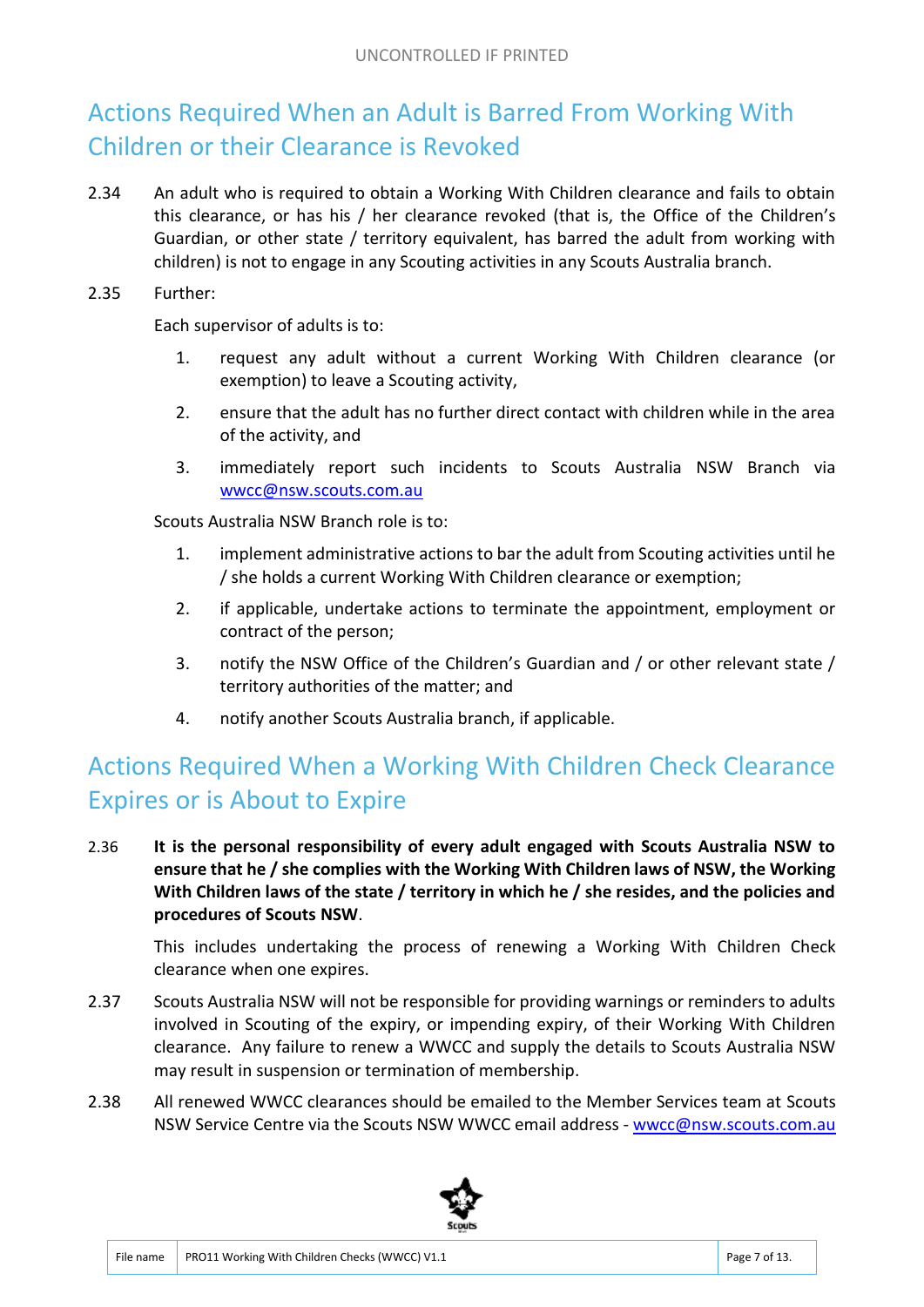- 2.39 If the table in **Annex A** of this Procedure states that a Working With Children Check clearance is required and the adult does not possess the appropriate clearance at the commencement of, or at any time during, a Scouting activity, that adult is not to participate in the activity. It is therefore the responsibility of:
	- $\triangleright$  each adult to ensure that his / her Working With Children clearance is valid for the whole period of the Scouting activity;
	- $\triangleright$  each line leader or supervisor of adults to request any adult without a current Working With Children clearance (or exemption) to leave a Scouting activity, and to ensure that the adult has no further direct contact with children while in the area of the activity; and
	- $\triangleright$  any adult in Scouting to report any breaches of this procedure to Scouts NSW via the Scouts NSW WWCC email address wwcc@nsw.scouts.com.au or directly to the Child Protection Team.

#### Scouts NSW members attending Interstate Events

- 2.40 Each state / territory branch of Scouts Australia has its own policy and procedures for ensuring compliance with the Working With Children / Vulnerable People laws of their state / territory.
- 2.41 Therefore, adults and youth of Scouts NSW who are attending Scouting activities in another state / territory must ensure their own compliance with the Working With Children laws of the state / territory they are visiting, and the policies and procedures of the applicable Scouts Australia branch.

## 3 Scouts Australia NSW Branch Responsibilities

#### Responsible Officers

- 3.1 The responsible officers for ensuring Scouts NSW compliance with NSW legislation, and implementation of this procedure, are the Chief Commissioner of Scouts NSW and the Chief Executive Officer of Scouts NSW.
- 3.2 The Scouts NSW Branch contacts for the purposes of Working With Children checks, clearances, bars and enquiries are:
	- 1) Member Services via the Scouts NSW WWCC email address wwcc@nsw.scouts.com.au; and
	- 2) The Child Protection Team.

| <b>Address: Scouts NSW Child Protection</b> | Postal: Scouts NSW Child Protection |
|---------------------------------------------|-------------------------------------|
| Level 1, Quad 3, 102 Bennelong Parkway      | PO Box 125                          |
| Sydney Olympic Park NSW 2127                | Lidcombe NSW 1825                   |
| Email: ChildProtection@nsw.scouts.com.au    | Phone: 02 9735 9000                 |

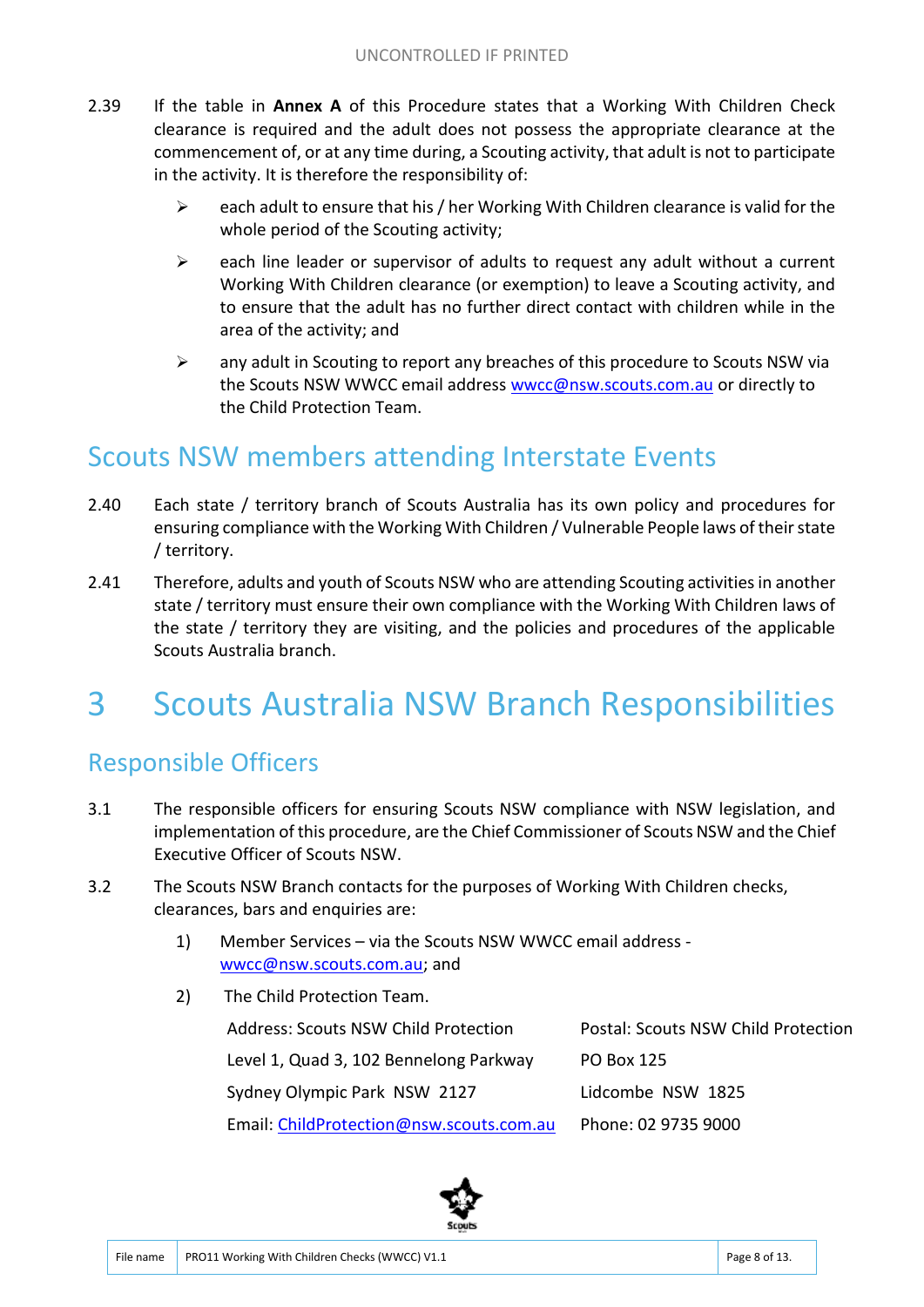#### **Scouts Australia NSW**

### **Working With Children Check Requirements**

#### **Part 1 – A person who is a resident of NSW and over 18 at the time of submitting an application and/or participating in a Scouts Australia NSW activity**

|                                                                                                                                                                                                                    | <b>NSW Working</b><br>With Children<br><b>Check Clearance</b><br><b>Required by</b><br><b>Scouts NSW</b><br><b>WWCC Policy</b> | <b>Legal Exemption</b><br>under Part 4 of<br>the Child<br>Protection<br>(Working With<br>Children)<br><b>Regulations 2013</b><br>may apply | SANSW form M5 -<br>Personal<br>Declaration &<br><b>Consent to Police</b><br>Check<br>recommended<br>Note 1 |
|--------------------------------------------------------------------------------------------------------------------------------------------------------------------------------------------------------------------|--------------------------------------------------------------------------------------------------------------------------------|--------------------------------------------------------------------------------------------------------------------------------------------|------------------------------------------------------------------------------------------------------------|
| LEADER / ADULT MEMBER Note 5                                                                                                                                                                                       |                                                                                                                                |                                                                                                                                            |                                                                                                            |
| A leader or adult member                                                                                                                                                                                           | <b>Yes</b>                                                                                                                     | <b>No</b>                                                                                                                                  | <b>No</b>                                                                                                  |
| (who is NOT a parent Note 2a / guardian Note 2b or<br>close relative Note 2c of a youth member in the same<br>Group and Section)                                                                                   |                                                                                                                                |                                                                                                                                            |                                                                                                            |
| A leader or adult member who is also a parent /<br>guardian or close relative of a youth member in<br>the same Group and Section - attending daytime<br>activities only                                            | Yes Note 3                                                                                                                     | Yes Note 4a                                                                                                                                | <b>No</b>                                                                                                  |
| A leader or adult member who is also a parent /<br>guardian or close relative of a youth member in<br>the same Group and Section - attending overnight<br>activities                                               | <b>Yes</b>                                                                                                                     | <b>No</b>                                                                                                                                  | <b>No</b>                                                                                                  |
| <b>ROVER SCOUT Note 6</b>                                                                                                                                                                                          |                                                                                                                                |                                                                                                                                            |                                                                                                            |
| <b>Rover Scout</b>                                                                                                                                                                                                 | <b>Yes</b>                                                                                                                     | <b>No</b>                                                                                                                                  | <b>No</b>                                                                                                  |
| or                                                                                                                                                                                                                 |                                                                                                                                |                                                                                                                                            |                                                                                                            |
| Venturer aged 18 or over                                                                                                                                                                                           |                                                                                                                                |                                                                                                                                            |                                                                                                            |
| ADULT HELPER - a person who volunteers for 5<br>or more days or part days per calendar year and<br>is not a leader or adult member Notes 3 & 7                                                                     |                                                                                                                                |                                                                                                                                            |                                                                                                            |
| An adult helper who is over 18 but is NOT a parent<br>Note 2a / guardian Note 2b or close relative Note 2c of a<br>youth member in the same Group and Section.<br>NOTE: This person must also fill out an A2 form. | <b>Yes</b>                                                                                                                     | <b>No</b>                                                                                                                                  | No                                                                                                         |
| An adult helper who is over 18 and who is also a<br>parent / guardian or close relative of a youth                                                                                                                 | Yes Note 3                                                                                                                     | Yes Note 4a                                                                                                                                | <b>No</b>                                                                                                  |

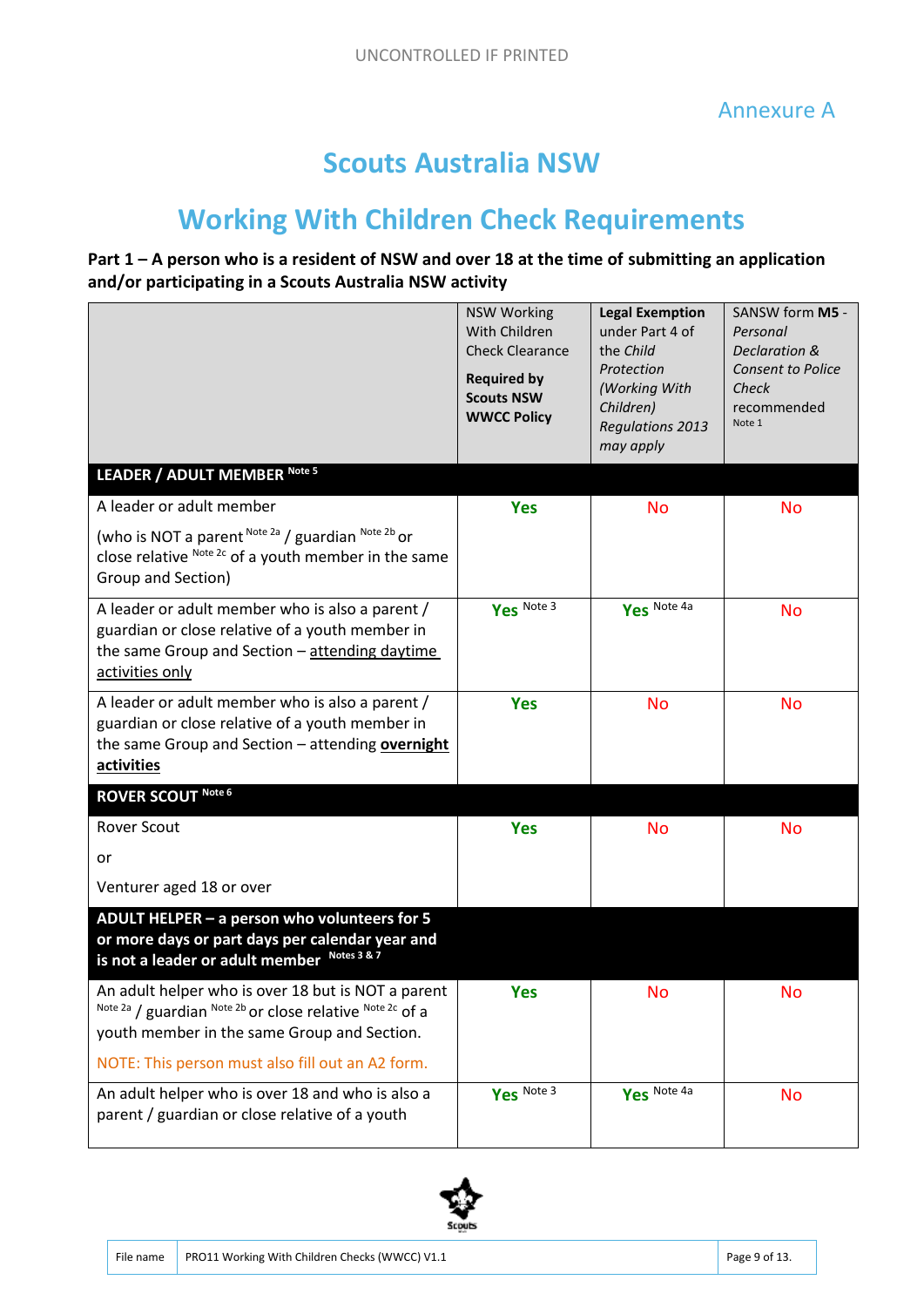|                                                                                                                                                                                                                                    | <b>NSW Working</b><br>With Children<br><b>Check Clearance</b><br><b>Required by</b><br><b>Scouts NSW</b><br><b>WWCC Policy</b> | <b>Legal Exemption</b><br>under Part 4 of<br>the Child<br>Protection<br>(Working With<br>Children)<br><b>Regulations 2013</b><br>may apply | SANSW form M5 -<br>Personal<br>Declaration &<br><b>Consent to Police</b><br>Check<br>recommended<br>Note 1 |
|------------------------------------------------------------------------------------------------------------------------------------------------------------------------------------------------------------------------------------|--------------------------------------------------------------------------------------------------------------------------------|--------------------------------------------------------------------------------------------------------------------------------------------|------------------------------------------------------------------------------------------------------------|
| member in the same Group and Section -<br>attending daytime activities only<br>NOTE: This person must also fill out an A2 form.                                                                                                    |                                                                                                                                |                                                                                                                                            |                                                                                                            |
| An adult helper who is over 18 and who is also a<br>parent / guardian or close relative of a youth<br>member in the same Group and Section -<br>attending overnight activities<br>NOTE: This person must also fill out an A2 form. | <b>Yes</b>                                                                                                                     | <b>No</b>                                                                                                                                  | <b>No</b>                                                                                                  |
| ADULT SUPPORTER - a person who volunteers<br>for 5 or less days or part days per calendar year<br><b>Notes 3 &amp; 8</b>                                                                                                           |                                                                                                                                |                                                                                                                                            |                                                                                                            |
| A person who is over 18 and volunteers for five or<br>less days or part days per calendar year at daytime<br>activities only                                                                                                       | <b>No</b>                                                                                                                      | <b>No</b>                                                                                                                                  | <b>Yes</b>                                                                                                 |
| A person who is over 18 and volunteers for five or<br>less days or part days per calendar year at daytime<br>activities only<br>AND is a parent / guardian or close relative of a<br>child member in the same Group and Section    | <b>No</b>                                                                                                                      | Yes Note 4a                                                                                                                                | <b>Yes</b>                                                                                                 |
| Any person who is over 18 and volunteers for five<br>or less days or part days per calendar year at<br>overnight activities<br>NOTE: This person must also fill out an A2 form.                                                    | <b>Yes</b>                                                                                                                     | <b>No</b>                                                                                                                                  | <b>Yes</b>                                                                                                 |
| <b>VISITOR Note 3</b>                                                                                                                                                                                                              |                                                                                                                                |                                                                                                                                            |                                                                                                            |
| A visiting speaker, adjudicator, performer,<br>assessor or other similar visitor attending for a<br>one-off occasion                                                                                                               | <b>No</b>                                                                                                                      | Yes Note 4b                                                                                                                                | <b>Yes</b>                                                                                                 |
| <b>SCOUTS AUSTRALIA NSW BOARD</b><br><b>AND COMMITTEES</b>                                                                                                                                                                         |                                                                                                                                |                                                                                                                                            |                                                                                                            |
| Director of Scouts Australia NSW Board                                                                                                                                                                                             | Yes Note 3                                                                                                                     | <b>No</b>                                                                                                                                  | <b>No</b>                                                                                                  |
| Member of a Scout Group Committee                                                                                                                                                                                                  | <b>Yes</b>                                                                                                                     | Yes Note 4c                                                                                                                                | <b>No</b>                                                                                                  |
| Member of a Scouts NSW Committee (other than<br>a Group Committee).                                                                                                                                                                | <b>Yes</b>                                                                                                                     | <b>No</b>                                                                                                                                  | <b>No</b>                                                                                                  |
| <b>EMPLOYEE OF SCOUTS AUSTRALIA NSW Note 9</b>                                                                                                                                                                                     |                                                                                                                                |                                                                                                                                            |                                                                                                            |
| Employee of Scouts Australia NSW Branch                                                                                                                                                                                            | <b>Yes</b>                                                                                                                     | <b>No</b>                                                                                                                                  | <b>No</b>                                                                                                  |

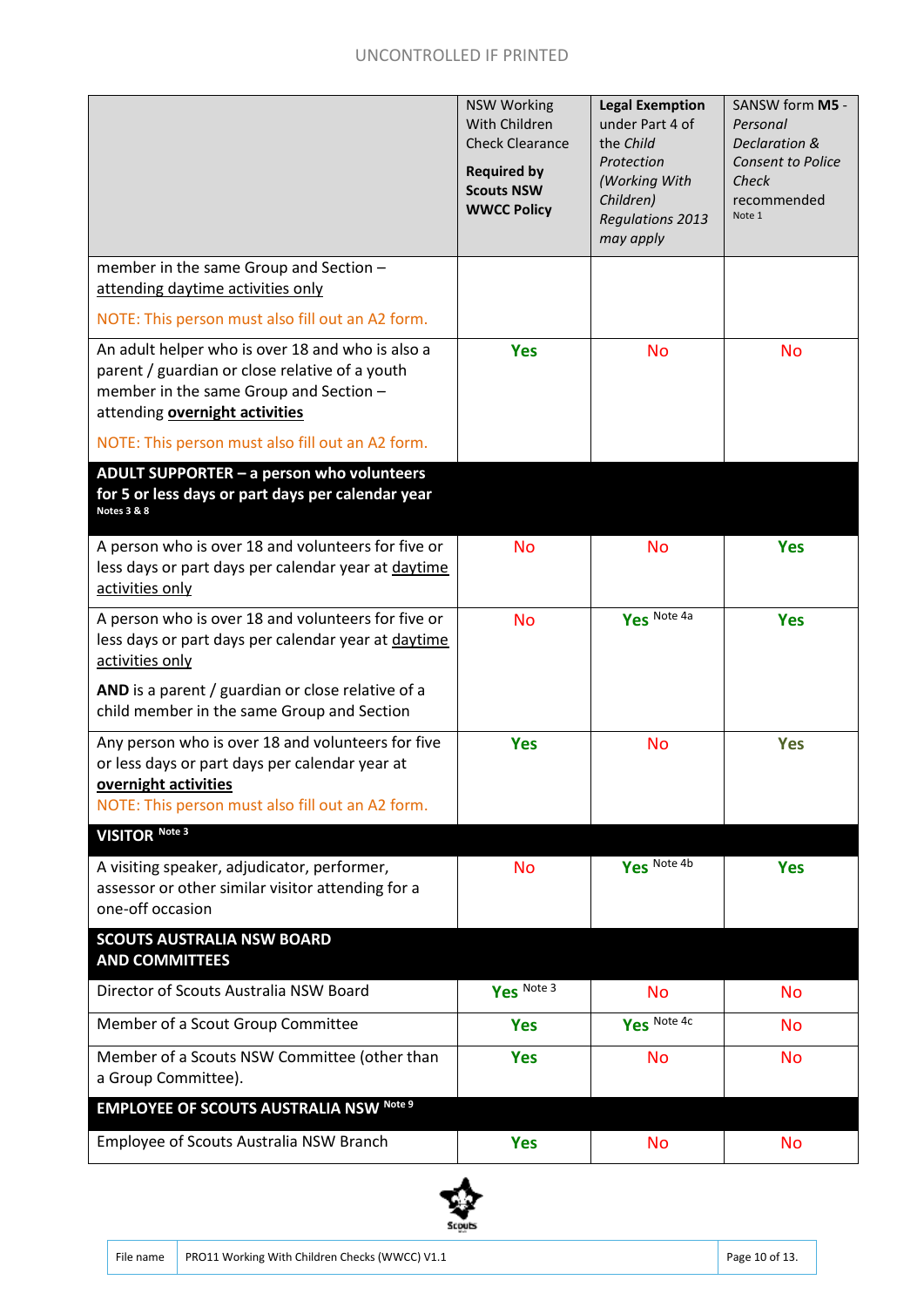|                                                                                                | <b>NSW Working</b><br>With Children<br>Check Clearance<br><b>Required by</b><br><b>Scouts NSW</b><br><b>WWCC Policy</b> | <b>Legal Exemption</b><br>under Part 4 of<br>the Child<br>Protection<br>(Working With<br>Children)<br><b>Regulations 2013</b><br>may apply | SANSW form M5 -<br>Personal<br>Declaration &<br>Consent to Police<br>Check<br>recommended<br>Note 1 |
|------------------------------------------------------------------------------------------------|-------------------------------------------------------------------------------------------------------------------------|--------------------------------------------------------------------------------------------------------------------------------------------|-----------------------------------------------------------------------------------------------------|
| <b>CONTRACTOR TO SCOUTS AUSTRALIA NSW</b>                                                      |                                                                                                                         |                                                                                                                                            |                                                                                                     |
| Contractor who is in direct contact Note 3 with<br>children as normal duties of their contract | <b>Yes</b>                                                                                                              | <b>No</b>                                                                                                                                  | <b>No</b>                                                                                           |
| Contractor who is NOT in direct contact with<br>children as normal duties of their contract    | <b>No</b>                                                                                                               | Yes Note 4c                                                                                                                                | <b>Yes</b>                                                                                          |

#### **Table Notes:**

- 1. An M5 form provides a personal declaration and consent for a criminal records check. Where a WWCC is not required by this policy – the M5 form is a helpful risk mitigation measure that should be completed and retained where possible.
- 2. For the purpose of the above table, the terms used are defined in the Scouts Australia NSW *Child Protection Policy*. In addition, the following definitions apply to the indicated terms:
	- a. 'Parent' is defined as per the NSW *Child Protection (Working With Children) Act 2012* and NSW *Child Protection (Working With Children) Regulation 2013* as the person having, in relation to the child, all the duties, powers, responsibilities and authority which, by law, parents have in relation to their children.
	- b. 'Guardian' is defined to be the same as that of 'Parent'.
	- c. 'Close Relative' is defined as per the NSW *Child Protection (Working With Children) Act 2012* and NSW *Child Protection (Working With Children) Regulation 2013* as either:
		- (1) a spouse or de facto partner of the person;
		- (2) a child, step-child, sibling, step-sibling, parent, step-parent, grandparent, step-grandparent, aunt, uncle, niece or nephew of the person; or
		- (3) in the case of an Aboriginal person or a Torres Strait Islander, a person who is part of the extended family or kin of the person according to the indigenous kinship system of the person's culture.
- 3. The requirement for a WWCC has been applied by Scouts NSW in relation to the roles and requirements placed upon adults in Scouting. The key term used in the legislation is 'Direct Contact''. 'Direct Contact' is defined by this policy as when an adult interacts face-to-face or has physical contact with anyone under the age of 18 on a regular basis and / or the interaction includes overnight supervision. There may be instances where from a policy perspective, and in the interests of creating a child safe environment – Scouts NSW will designate a category of volunteers as requiring a WWCC.
- 4. There are specified exemptions from the Working With Children Check see http://www.kidsguardian.nsw.gov.au/child-safe-organisations/working-with-childrencheck/about-the-check/exemptions

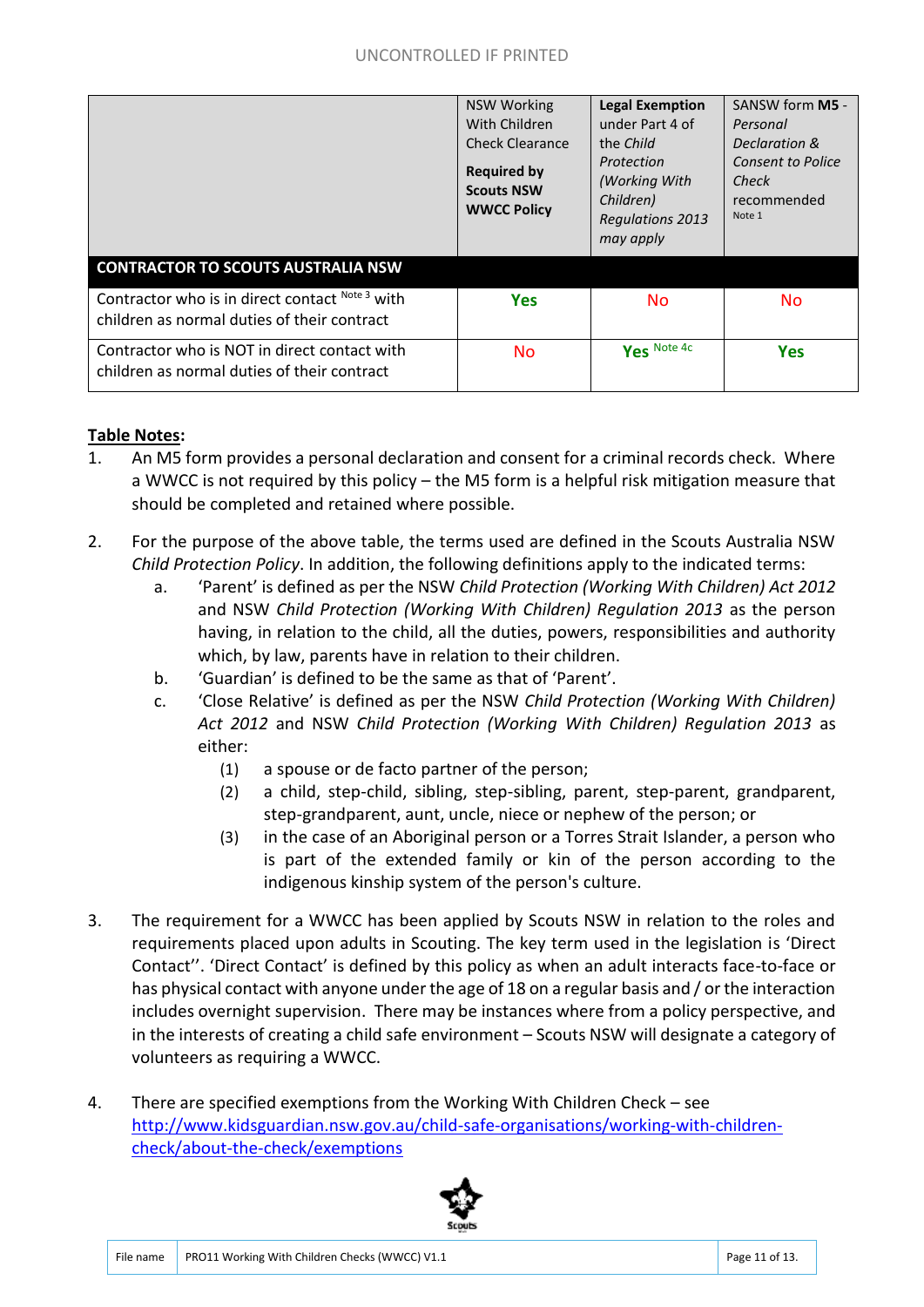People covered by these exemptions are not required to have a Working With Children Check.

The exemptions include:

- a. **Volunteering by a parent or close relative at daytime activities only** (except where the work is part of a formal mentoring program or involves intimate, personal care of children with a disability) with a team, program or other activity in which the child usually participates or is a team member. NB: Please note there has recently been a change in the law relating to the requirement for parents attending overnight camps to obtain a WWCC<sup>2</sup>.
- b. **Very short term work**. As a visiting speaker, adjudicator, performer, assessor or other similar visitor for a one off occasion, in the presence of one or more other adults.
- c. **Administrative, clerical, maintenance or ancillary work** not ordinarily involving contact with children for extended periods.
- 5. The category of "Leader / Adult Member" includes the following appointments:
	- a. All adult leaders who have been issued with a Certificate of Appointment and a Certificate of Adult Leadership";
	- b. All other appointments of the following Types:
		- (1) "Adviser";
		- (2) "Commissioner";
		- (3) "Fellowship";
		- (4) "Leader";
		- (5) "Trainee"; and
		- (6) "Training".
- 6. The category of "Rover Scout" includes the following "other" appointments:
	- a. all of type "Rover".
	- b. Any Venturer who is aged over 18 will also fall into the same category as Rovers re the need to obtain a WWCC. When turning 18, WWCC details must be supplied to the Scouts NSW Service Centre within one month of the date of an 18<sup>th</sup> birthday.
- 7. The category of "Adult Helper" includes the following "other" appointments:
	- a. all of types:

.

- (1) "Helper"; and
- (2) "Honorary" (except "Chief Scout of NSW").
- 8. The category of "Adult Supporter" includes the following "other" appointments: a. all of type "Supporter".
- 9. The category of "Employee Of Scouts Australia NSW" includes the following "other" appointments:
	- a. all of type "Professional".

<sup>2</sup> https://www.nsw.scouts.com.au/for-parents/become-an-adult-helper/